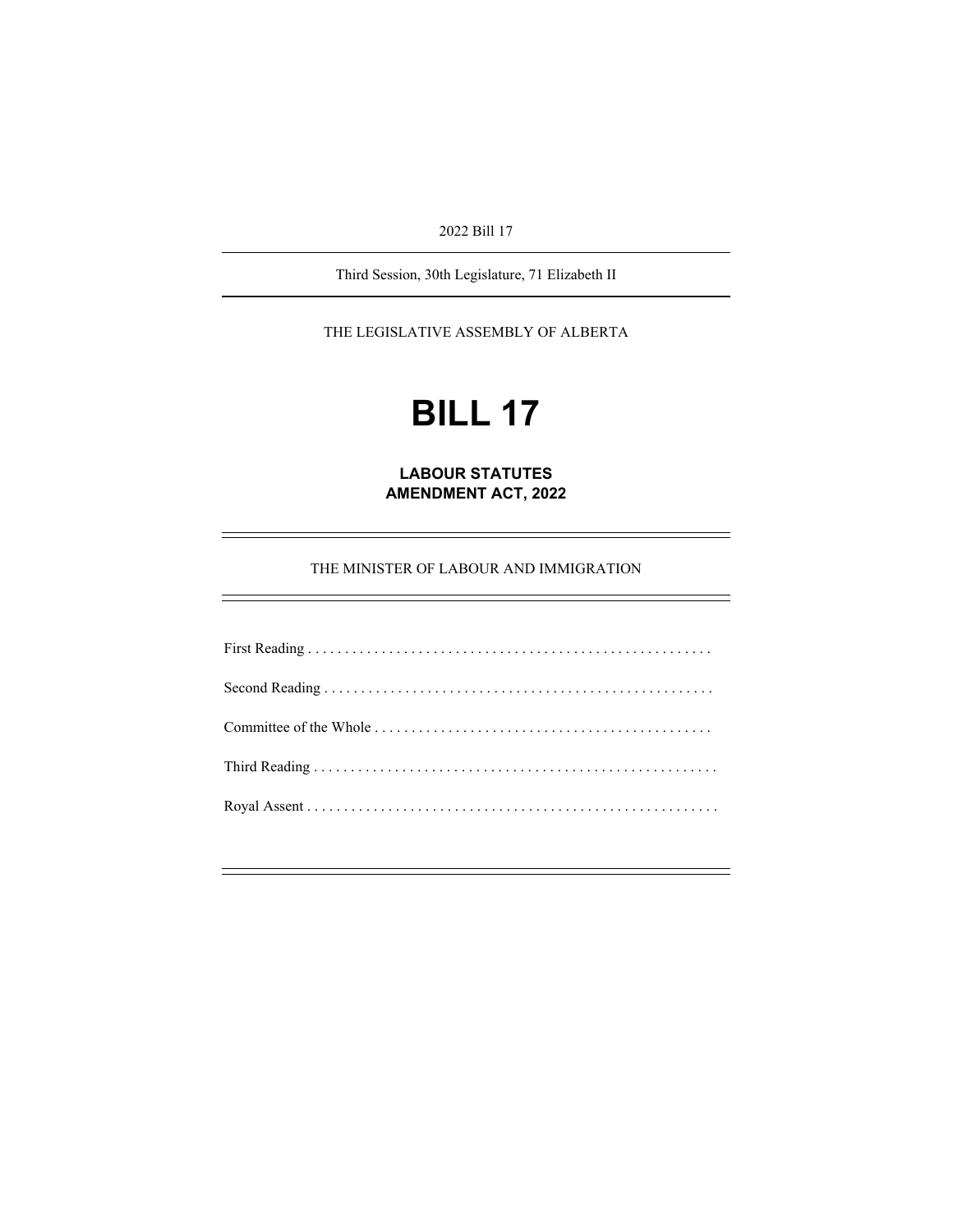*Bill 17* 

# **BILL 17**

2022

## **LABOUR STATUTES AMENDMENT ACT, 2022**

*(Assented to , 2022)* 

HER MAJESTY, by and with the advice and consent of the Legislative Assembly of Alberta, enacts as follows:

### **Employment Standards Code**

#### **Amends RSA 2000 cE-9**

**1(1) The** *Employment Standards Code* **is amended by this section.**

**(2) Section 53.2(1)(c) is amended by striking out** ", for an amount of up to 20 days in a calendar year".

**(3) Section 53.8 is repealed.**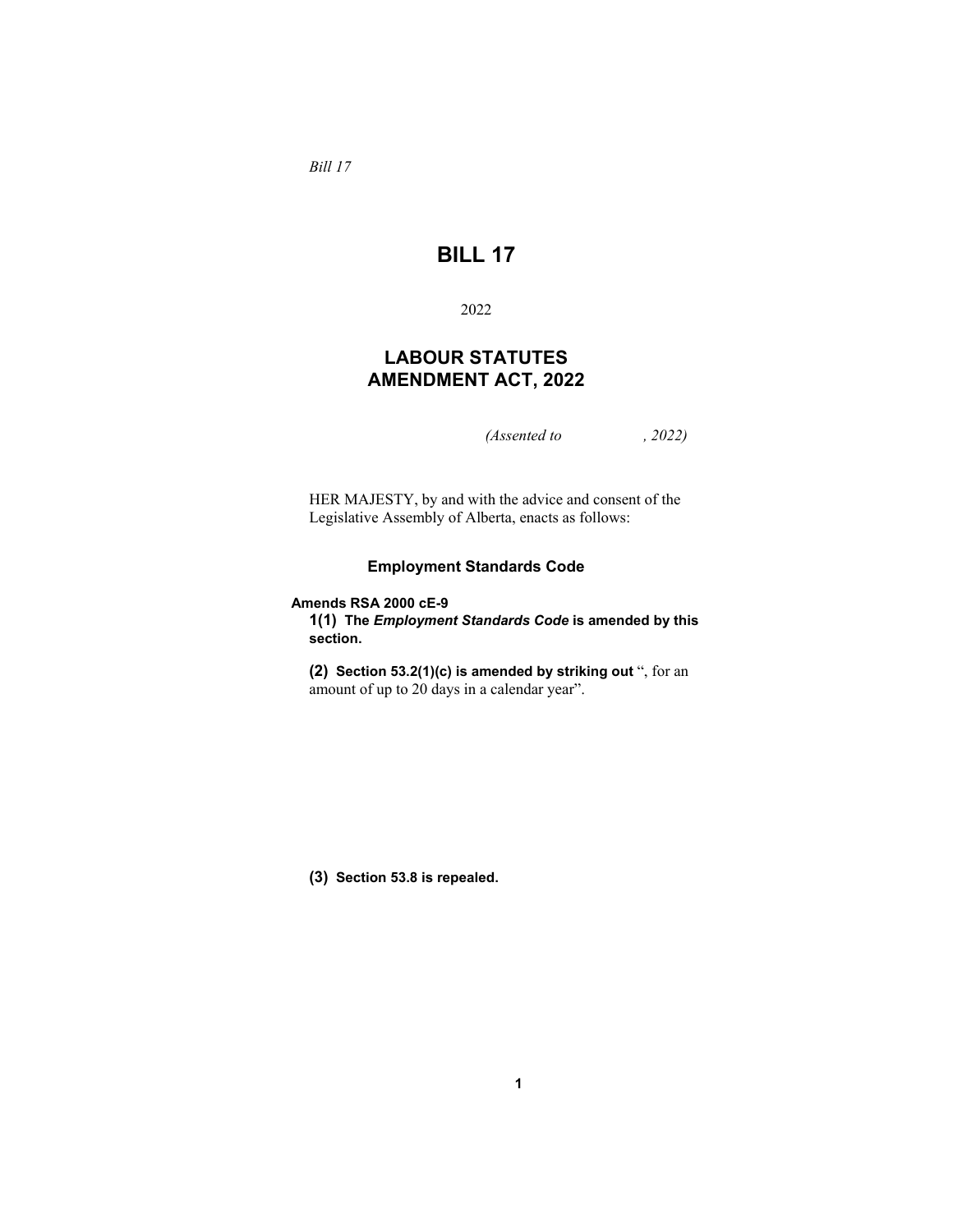## **Explanatory Notes**

#### **Employment Standards Code**

- **1**(1) Amends chapter E-9 of the Revised Statutes of Alberta 2000.
- (2) Section  $53.2(1)(c)$  presently reads:

*53.2(1) Subject to the regulations, an employee who has completed at least 12 consecutive weeks of employment with an employer and is a reservist is entitled to reservist leave without pay to take part in the following operations or activities:* 

- *(c) subject to the regulations, annual training, including related travel time, for an amount of up to 20 days in a calendar year;*
- (3) Section 53.8 presently reads:
	- *53.8 This Division applies only if* 
		- *(a) the employee's participation in an operation or activity referred to in section 53.2(1) begins on or after the day that subsection comes into force, and*

**1** Explanatory Notes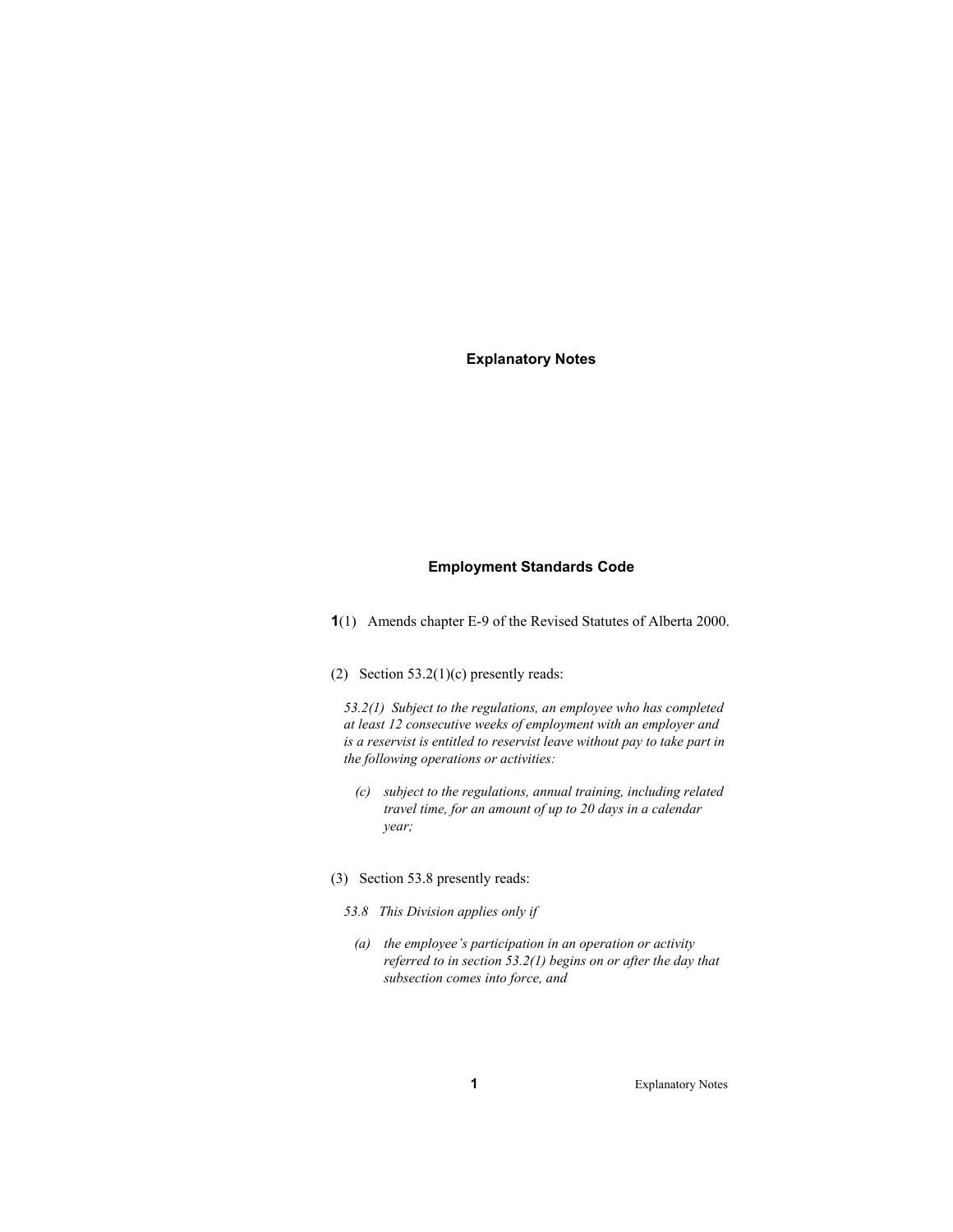#### **(4) Section 53.9(1)(a) is repealed and the following is substituted:**

 (a) "common-law partner" means a person who at the relevant time cohabits in a conjugal relationship with another person for a continuous period of at least one year;

#### **(5) Section 53.983 is repealed and the following is substituted:**

## **Unpaid bereavement leave**

**53.983(1)** In this section,

- (a) "common-law partner" has the same meaning as in section 53.9(1)(a);
- (b) "parent" has the same meaning as in section  $53.95(1)(d)$ .

**(2)** An employee who has been employed by the same employer for at least 90 days is entitled to unpaid bereavement leave on the occurrence of any of the following:

- (a) the death of a family member;
- (b) the employee has a miscarriage or stillbirth;
- (c) the employee's spouse or common-law partner has a miscarriage or stillbirth;
- (d) a person has a miscarriage or stillbirth and the employee would have been a parent of a child born as a result of the pregnancy.

**(3)** The amount of leave under this section must not exceed 3 days in a calendar year.

**(4)** Before taking a leave under this section, the employee must give the employer as much notice as is reasonable and practicable in the circumstances.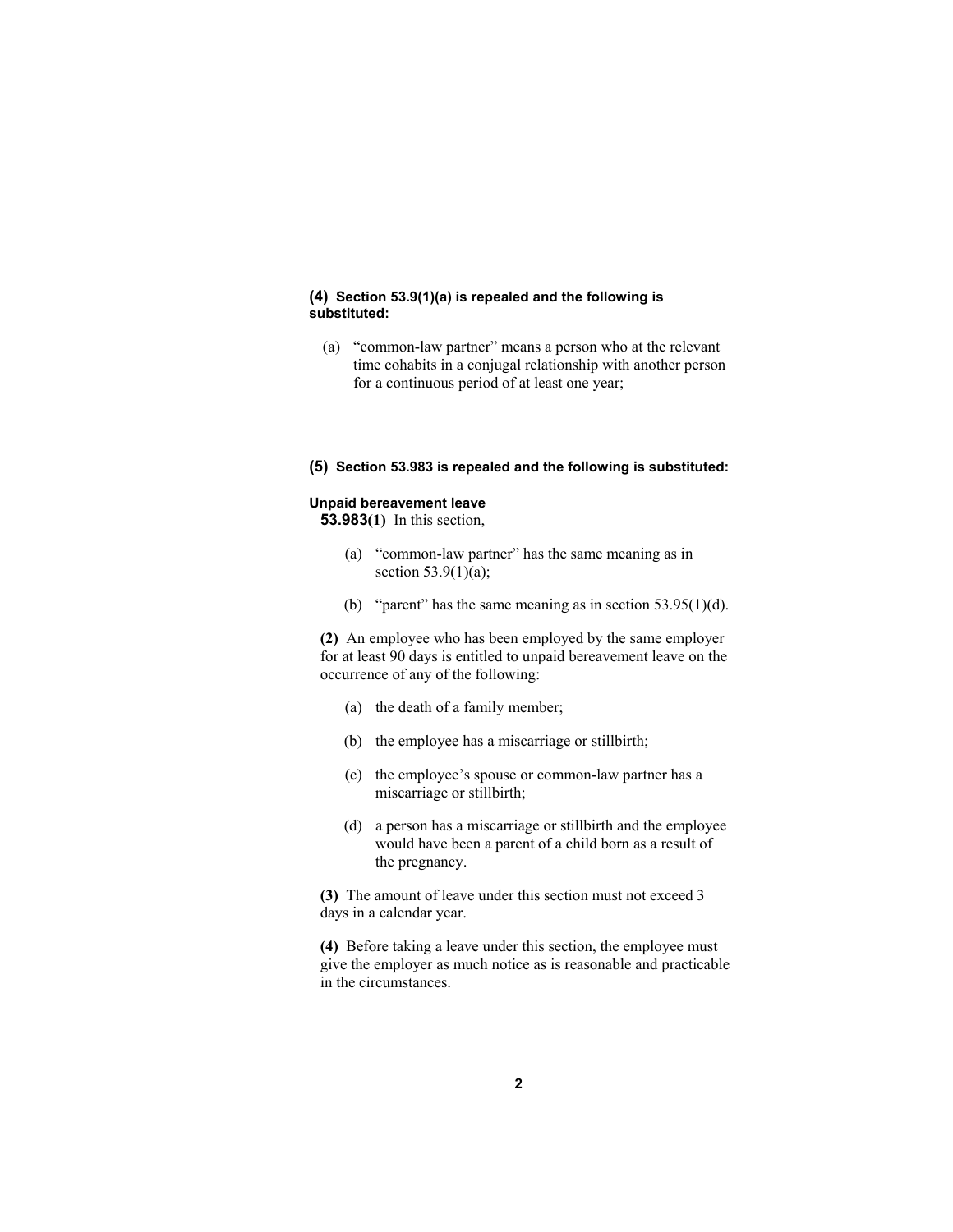- *(b) notice under section 53.2(4) or (5) is given on or after the day described in clause (a).*
- (4) Section 53.9(1)(a) presently reads:
	- *53.9(1) In this Division,* 
		- *(a) "common-law partner" means a person who at the relevant time cohabits in a conjugal relationship with the employee and has so cohabited with the employee for a continuous period of at least one year;*
- (5) Section 53.983 presently reads:

*53.983(1) An employee who has been employed by the same employer for at least 90 days is entitled to up to 3 days of unpaid leave in a calendar year on the death of a family member.* 

*(2) Before taking a leave under this section, the employee must give the employer as much notice as is reasonable and practicable in the circumstances.* 

**2** Explanatory Notes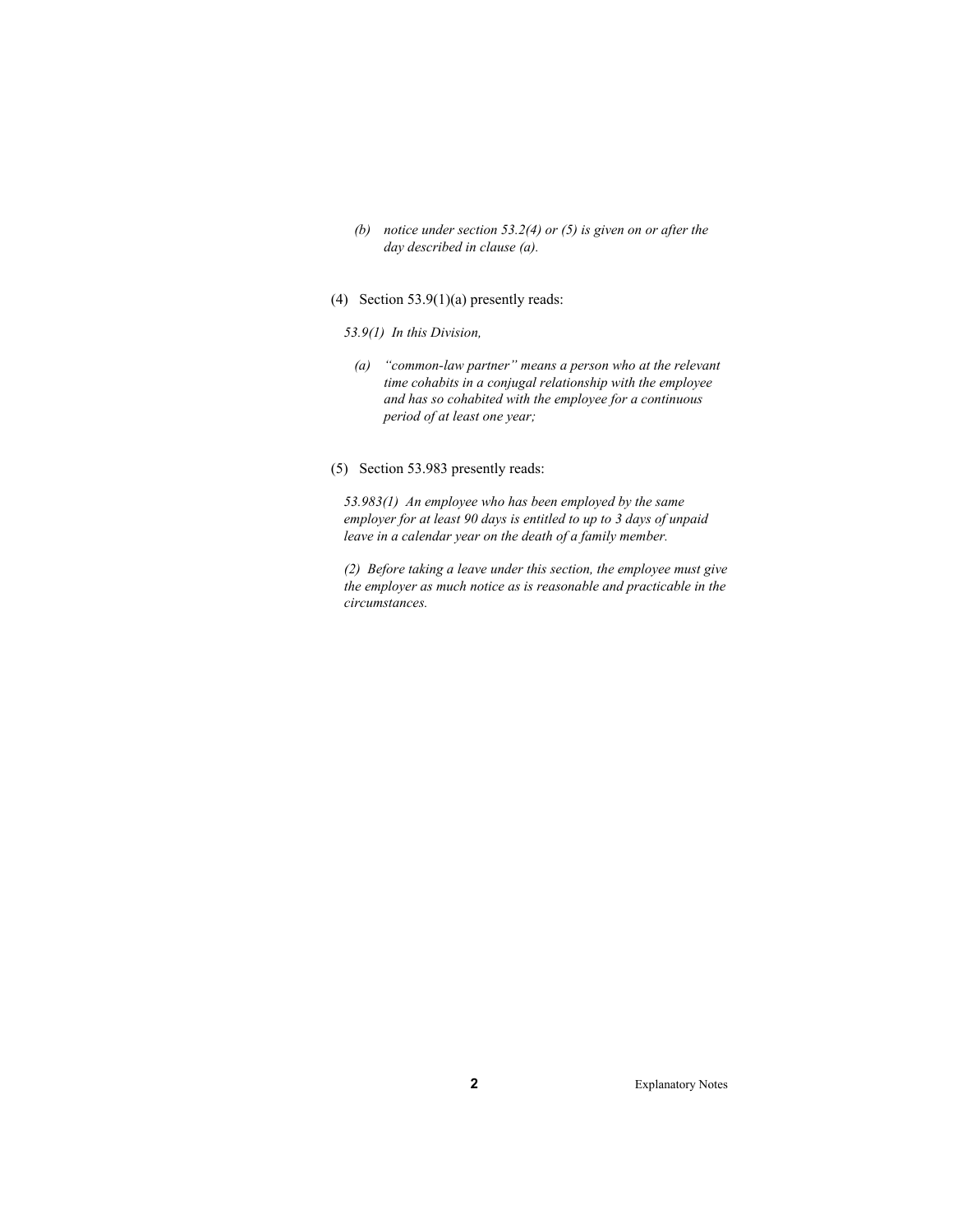#### **Labour Relations Code**

#### **Amends RSA 2000 cL-1**

- **2(1) The** *Labour Relations Code* **is amended by this section.**
- **(2) Section 58.2 is repealed and the following is substituted:**

#### **Application**

**58.2** Divisions 5 to 9 and section 156 do not apply

- (a) with respect to the board of a public post-secondary institution while it is acting as the employer of the academic staff members of the public post-secondary institution or with respect to those academic staff members,
- (b) with respect to the board of governors of a university while it is acting as the employer of the academically employed graduate students at the university or with respect to those graduate students, or
- (c) with respect to the board of governors of a comprehensive academic and research university while it is acting as the employer of postdoctoral fellows of the comprehensive academic and research university or with respect to those postdoctoral fellows.

**(3) Section 58.3(1)(c) is amended by striking out** ", subject to the future effects of the application of Divisions 4 to 9 under section 58.2(2),".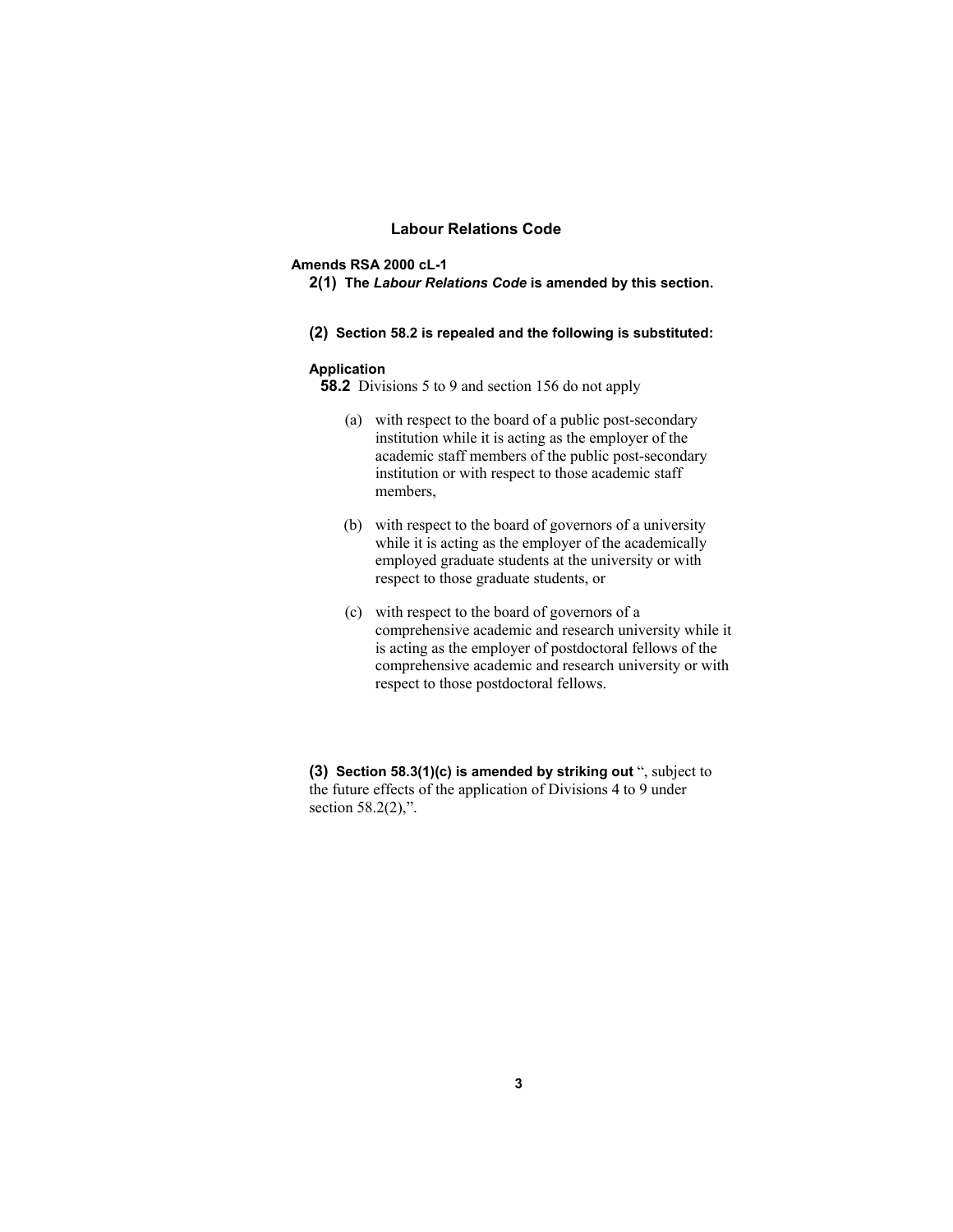#### **Labour Relations Code**

- **2**(1) Amends chapter L-1 of the Revised Statutes of Alberta 2000.
- (2) Section 58.2 presently reads:
	- *58.2(1) Divisions 4 to 9 and section 156 do not apply*
	- *(a) with respect to the board of a public post-secondary institution while it is acting as the employer of the academic staff members of the public post-secondary institution or with respect to those academic staff members,*
	- *(b) with respect to the board of governors of a university while it is acting as the employer of the academically employed graduate students at the university or with respect to those graduate students, or*
	- *(c) with respect to the board of governors of a comprehensive academic and research university while it is acting as the employer of postdoctoral fellows of the comprehensive academic and research university or with respect to those postdoctoral fellows.*

*(2) Notwithstanding subsection (1), Divisions 4 to 9 apply effective July 1, 2022 unless a later date is determined by the Lieutenant Governor in Council after the Minister has consulted with affected parties.* 

(3) Section  $58.3(1)(c)$  presently reads:

*58.3(1) For the purposes of this Act,* 

 *(c) the academic staff association of a public post-secondary institution is, subject to the future effects of the application of Divisions 4 to 9 under section 58.2(2), the bargaining agent for the academic staff of the public post-secondary institution and has exclusive authority to bargain collectively on behalf of the academic staff and to bind them by a collective agreement.*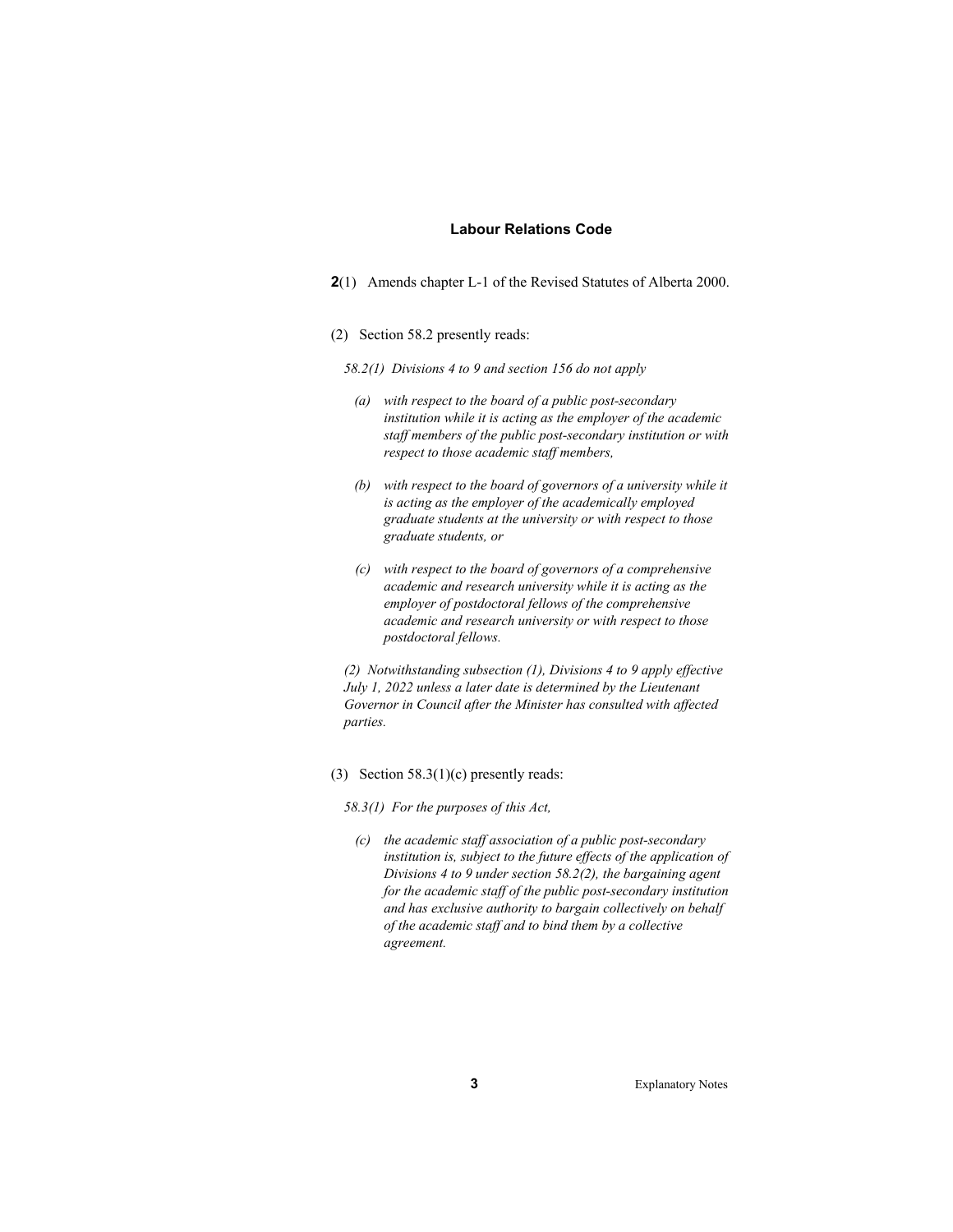**(4) Section 58.4(1)(c) is amended by striking out** ", subject to the future effects of the application of Divisions 4 to 9 under section 58.2(2),".

**(5) Section 58.5(1)(c) is amended by striking out** ", subject to the future effects of the application of Divisions 4 to 9 under section 58.2(2),".

**(6) This section comes into force on July 1, 2022.**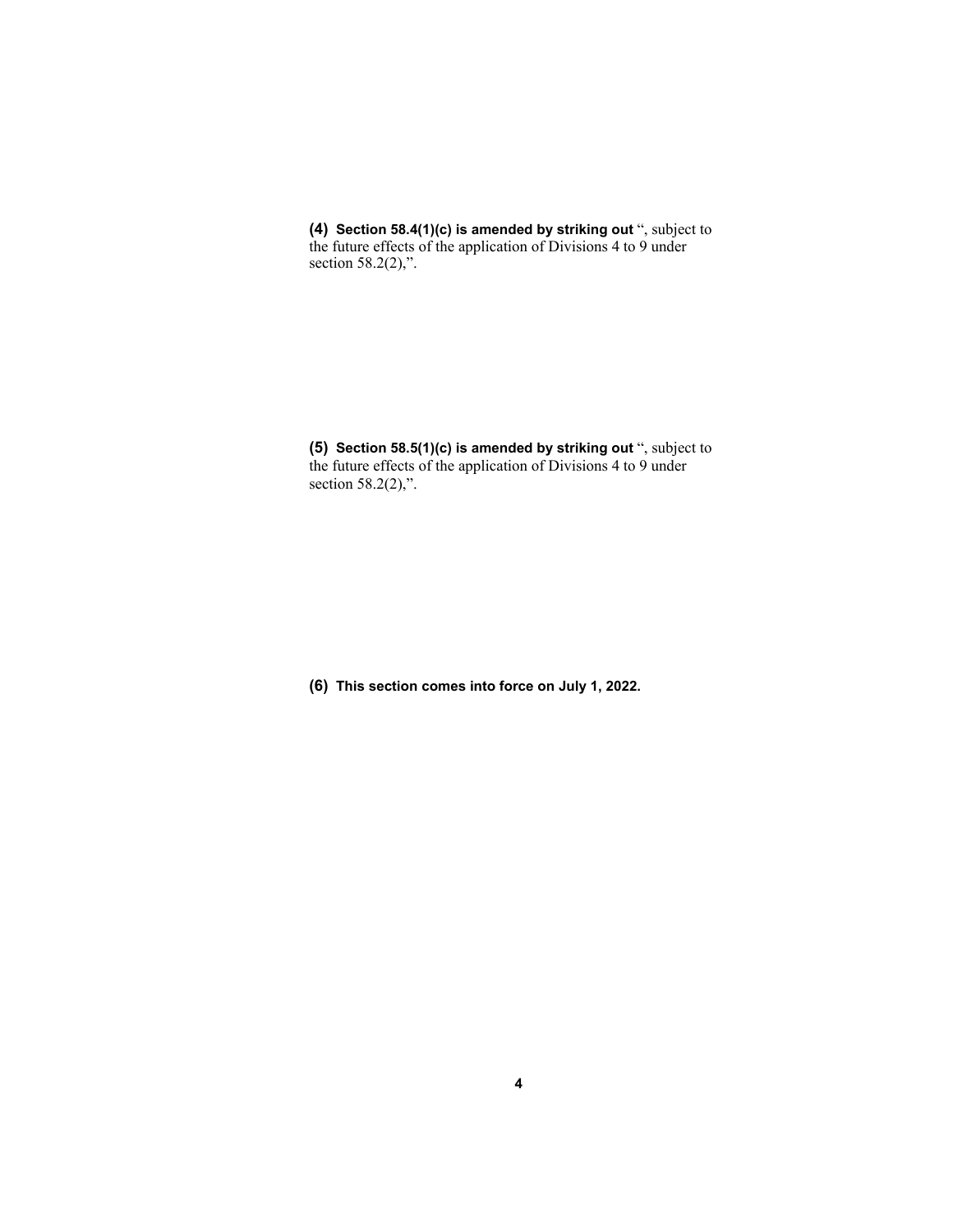(4) Section 58.4(1)(c) presently reads:

#### *58.4(1) For the purposes of this Act,*

- *(c) the graduate students association of a university is, subject to the future effects of the application of Divisions 4 to 9 under section 58.2(2), the bargaining agent for the academically employed graduate students of the university and has exclusive authority to bargain collectively on behalf of the academically employed graduate students and to bind them by a collective agreement.*
- (5) Section  $58.5(1)(c)$  presently reads:

*58.5(1) For the purposes of this Act,* 

- *(c) the postdoctoral fellows association of a comprehensive academic and research university is, subject to the future effects of the application of Divisions 4 to 9 under section 58.2(2), the bargaining agent for the postdoctoral fellows of the comprehensive academic and research university and has exclusive authority to bargain collectively on behalf of the postdoctoral fellows and to bind them by a collective agreement.*
- (6) Coming into force.